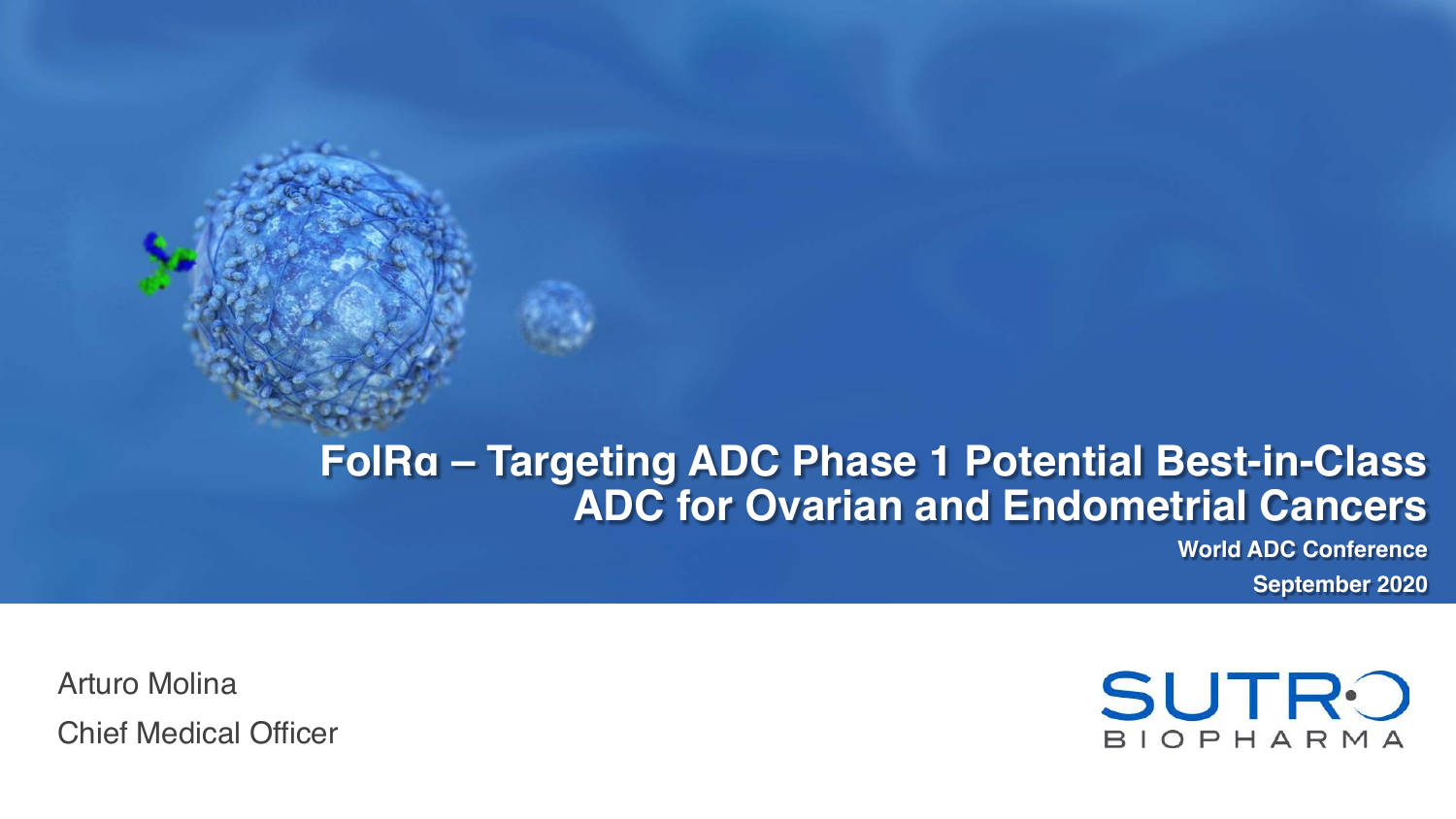### STRO-002 Structure and Design Optimized molecule provides potential for best-in-class

- STRO-002 is a novel homogeneous antibody drug conjugate using precisely positioned non-natural amino acids
- STRO-002 has a drug-antibody ratio of 4:1, with a proprietary cleavable hemiasterlin linker-warhead that is stable in circulation
- Internalization of the ADC releases hemiasterlin in the tumor cell, resulting in immunogenic cell death of cancer cells





Structure of hemiasterlin linker-warhead following conjugation

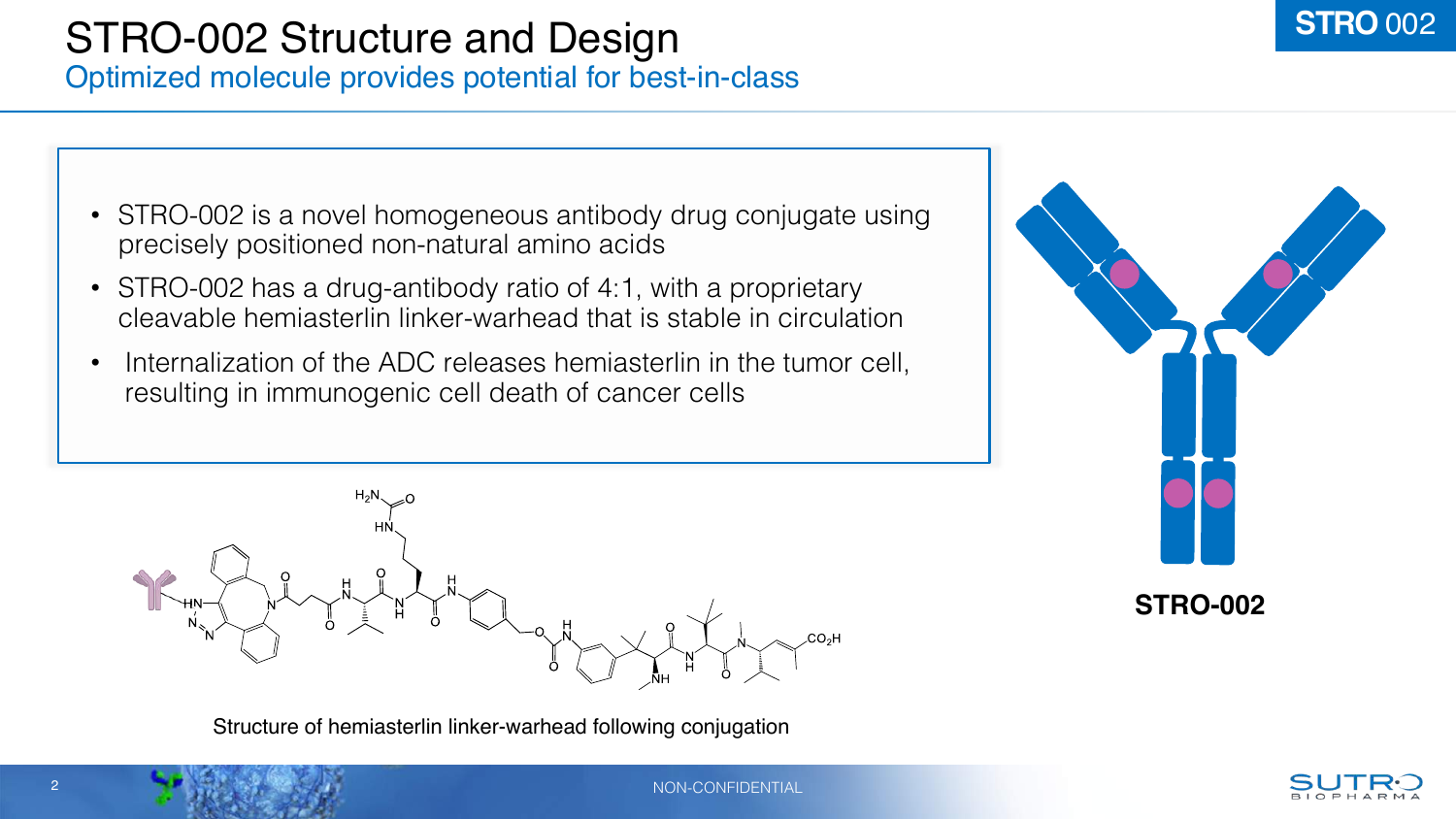#### **Optimized Linker - Warhead**

- Hemiasterlin: less sensitive to P-qp transport (than DM4)
- Free warhead cleared rapidly in circulation (compared to DM4)

#### **Site-Specific ADC Technology**

- Conjugation at sites determined to have higher stability
- Highly homogenous molecule; excellent in vivo stability; warhead not detached in preclinical models

#### **Therapeutic Index/Safety**

- Ocular toxicity not seen in cyno tox studies
- Findings in cyno were mild to moderate and fully reversible

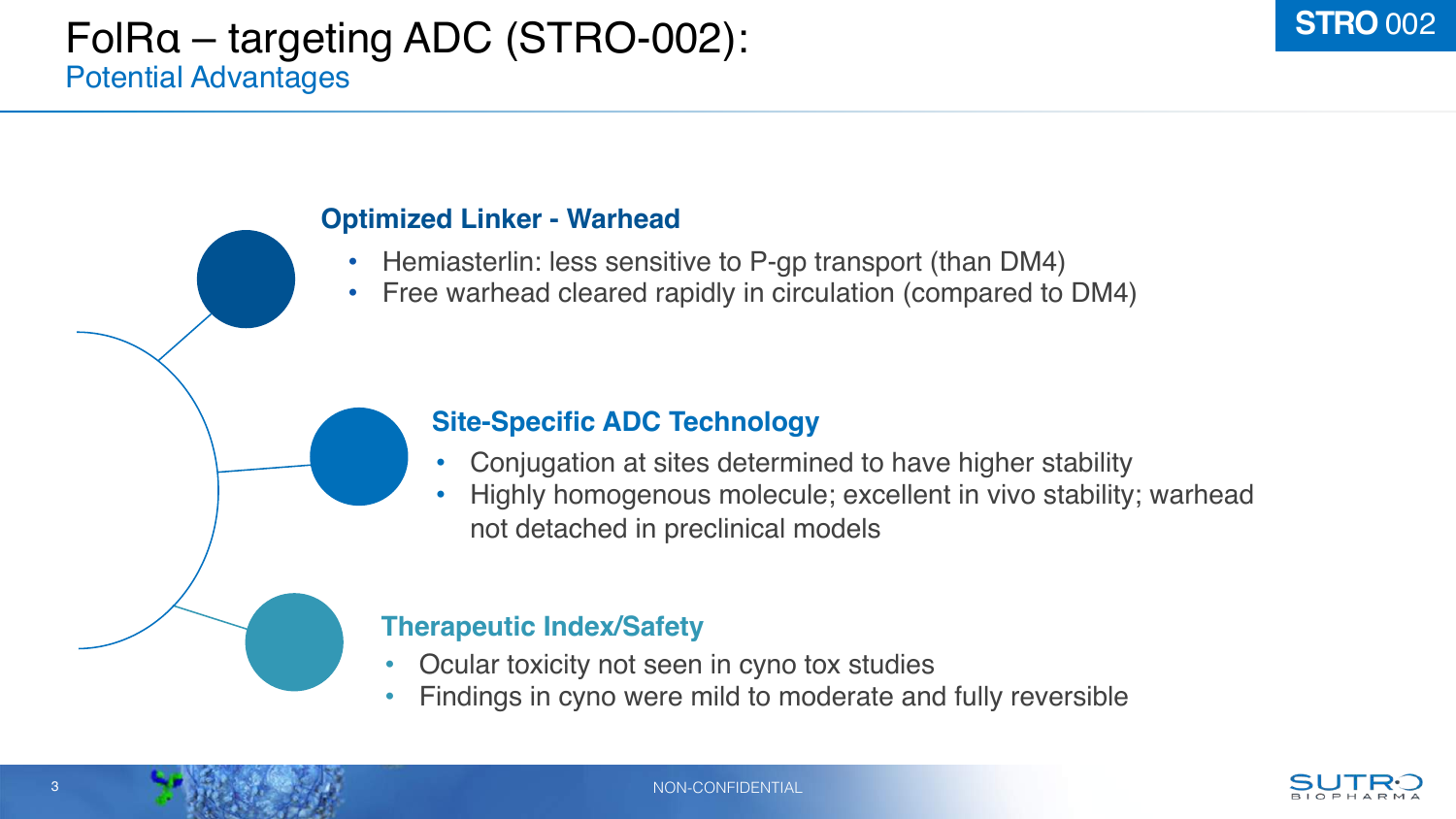## STRO-002 in Ovarian Cancer

Potent preclinical anti-tumor activity



**Tumor Growth in OVCAR3 Murine Ovarian Xenograft Model**

**Single Dose of 10 mg/kg STRO-002 Resulted in Tumor Regression**

Source: Sutro Biopharma report, Evaluation of STRO-002 Efficacy in the Treatment of Established and Large OVCAR-3 Human Ovarian Xenograft Tumors, TR-TPPD-0116-V1.0, dated December 20, 2017.



**STRO** 002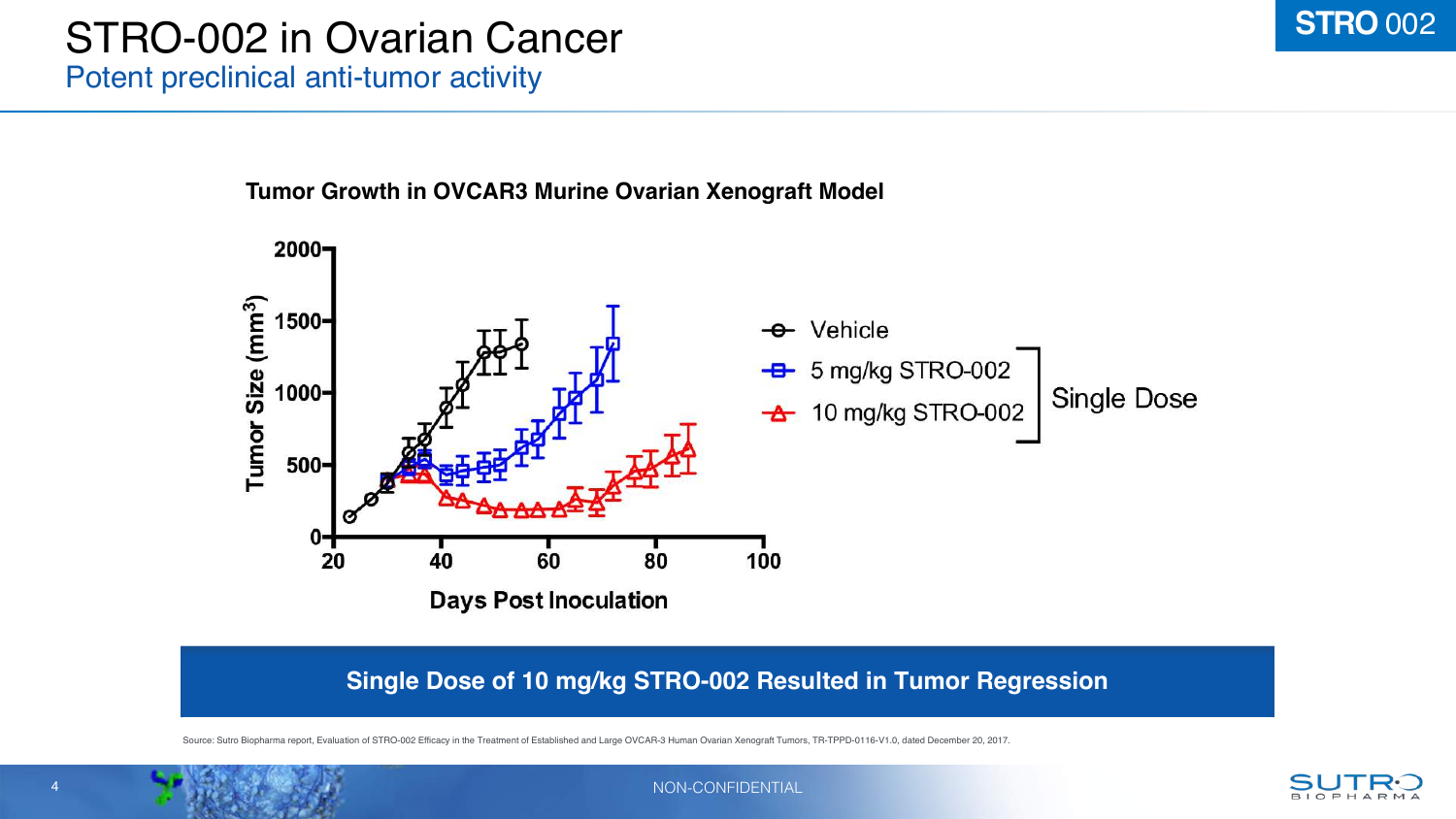### STRO-002 in Ovarian Cancer Design features facilitate improved potency and specificity



**STRO-002 Demonstrates More Potent Cell Killing Compared to the Benchmark and Has Minimal Off-Target Activity**

Source: Sutro Biopharma report, STRO-002 Cell Killing Compared to SP8435, TR-TPPD-0021-V1.0, dated May 18, 2018.



**STRO** 002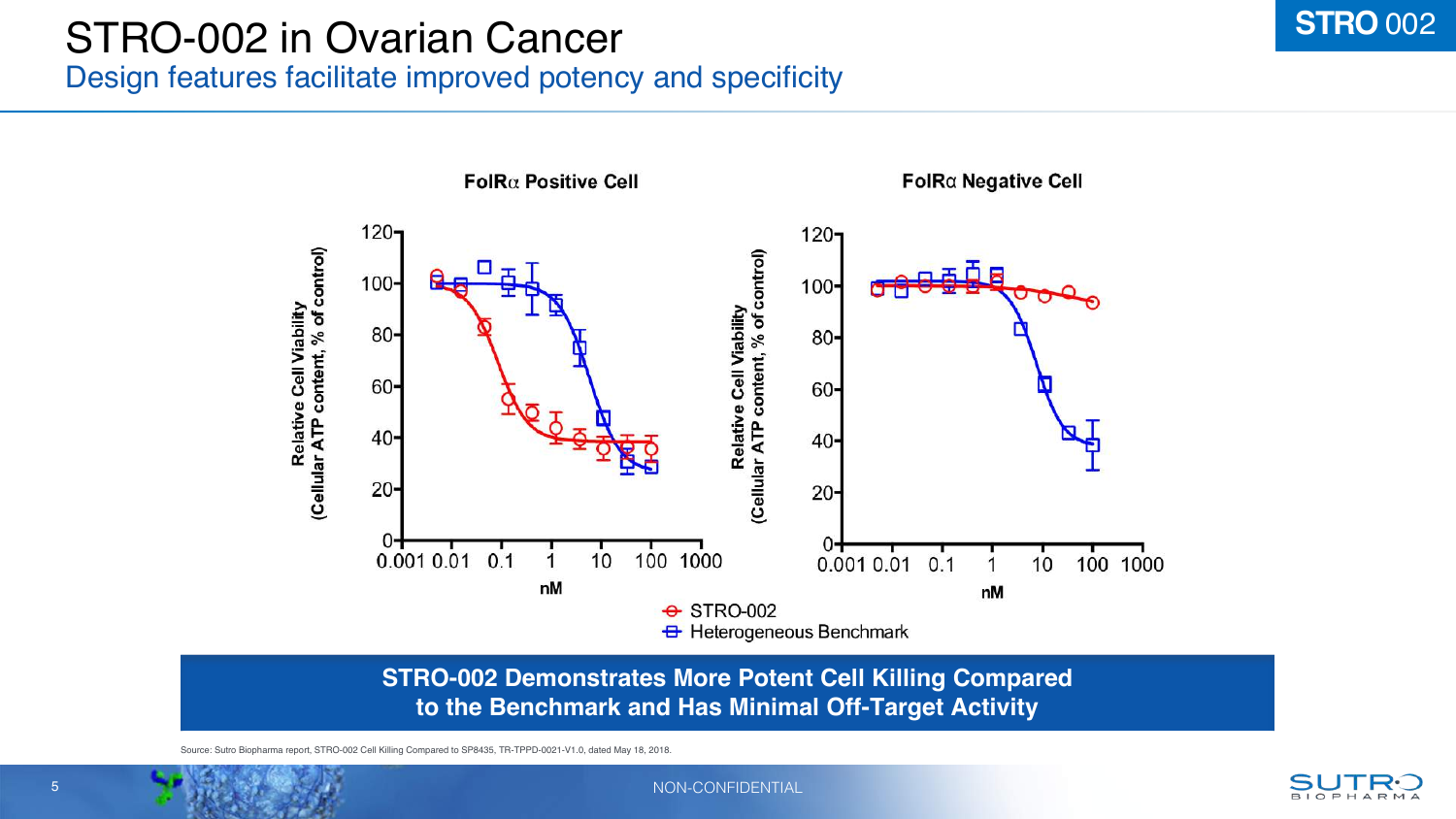

# STRO-002: A Potentially Superior FolRα ADC

Improved stability can widen therapeutic index



**Mouse Tumor Model – Free Warhead in Tumor vs. Blood After Dosing**  $M_{\odot}$  and  $N_{\rm H}$  and  $N_{\rm H}$  and  $N_{\rm H}$  in  $\sigma$  are warhead in Tumor vs. Blood After

**No Evidence of STRO-002 Free Warhead Circulating in the Blood Post Dosing**

Source: Sutro Biopharma report, In Vivo Catabolite Profiling for SP8193 and SP8435 in Tumor and Plasma, TR-PHRM-0036-V1.1, dated January 8, 2018.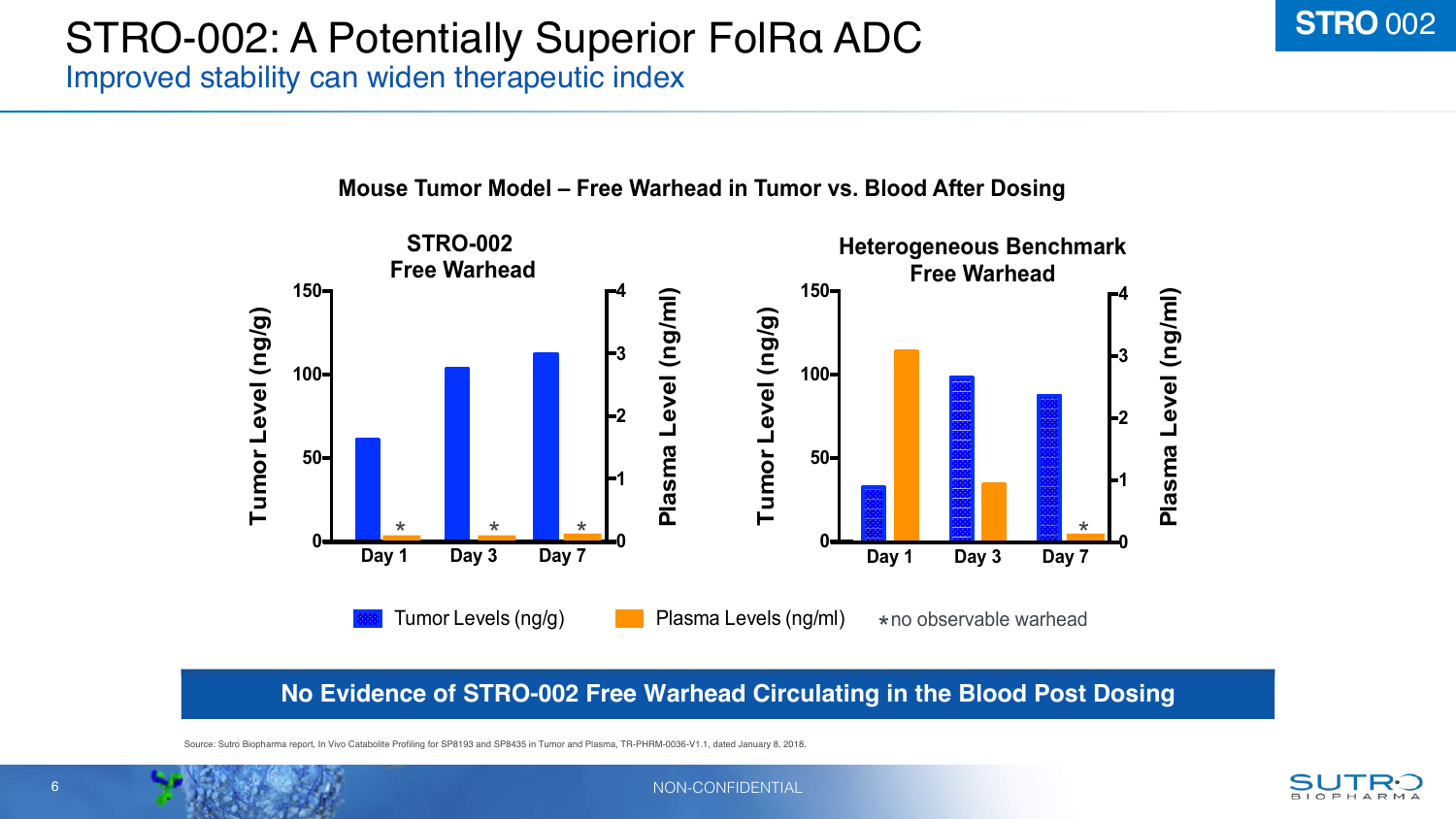## STRO-002 Efficacy in Endometrial PDX Models

STRO-002 demonstrated significant activity in endometrial PDX models with a range of FolRα expression



| <b>FolRα</b><br>expression | <b>Significant %</b><br><b>TGI</b> |
|----------------------------|------------------------------------|
| <b>Negative</b>            | 0/3                                |
| $FolRa +$                  | 2/6                                |
| $FolRa + +$                | 3/5                                |
| $FolRa + ++$               | 4/6                                |

**\* = p < 0.05, \*\* p < 0.01, \*\*\* p < 0.001**

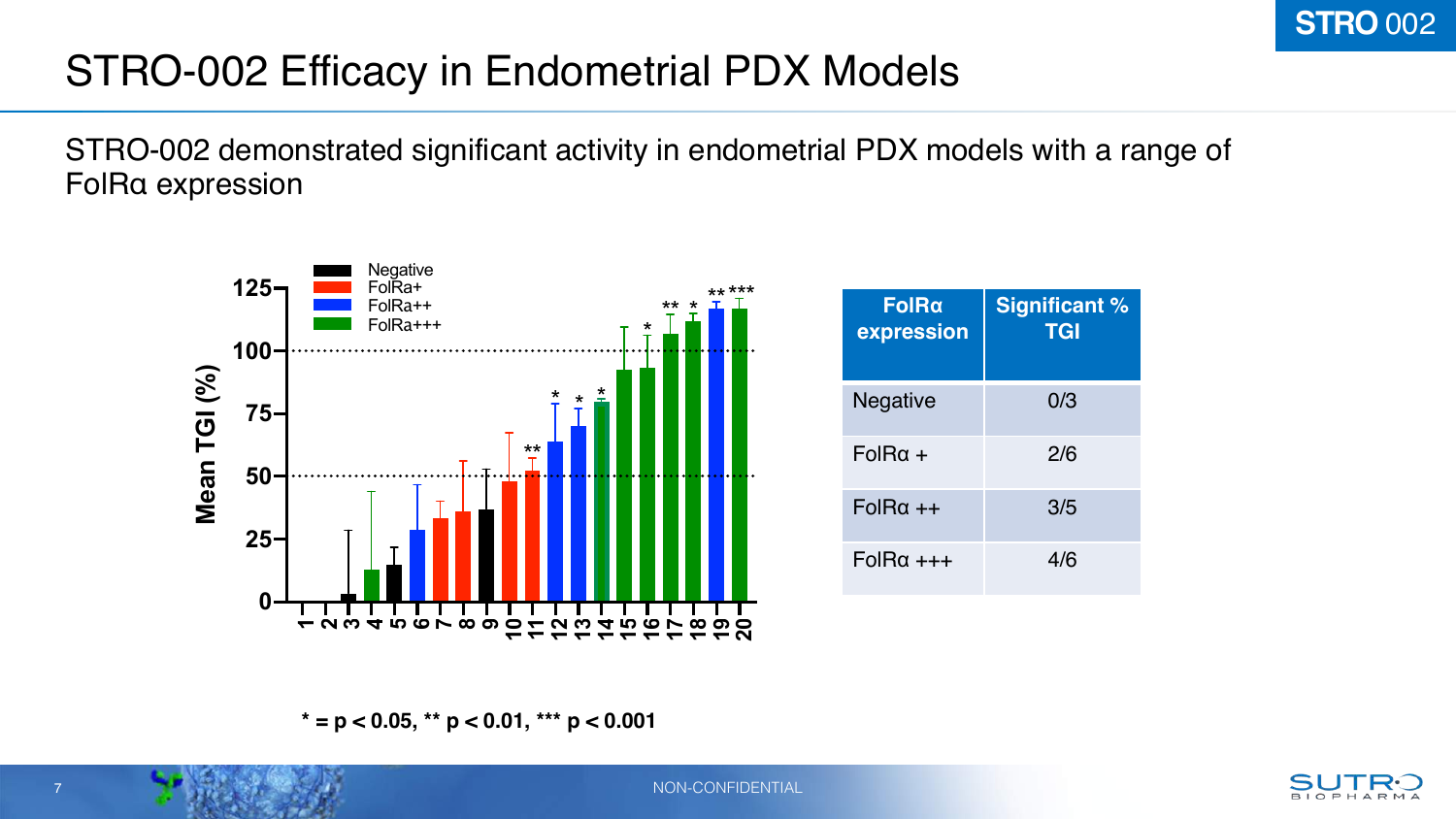### International Gynecologic Cancer Society Annual Meeting Sept 10–13, 2020

Phase 1 Dose-Escalation Study of STRO-002, an anti-Folate Receptor alpha (FRα) Antibody Drug Conjugate (ADC), in Patients with Advanced Platinum-Resistant / Refractory Epithelial Ovarian Cancer (OC)

R. Wendel Naumann<sup>1</sup>, Fadi S. Braiteh<sup>2</sup>, John P. Diaz<sup>3</sup>, Erika Hamilton<sup>4</sup>, Sami Diab<sup>5</sup>, Russell J. Schilder<sup>6</sup>, John W. Moroney<sup>7</sup>, Lainie P. Martin<sup>8</sup>, Denise Uyar<sup>9</sup>, David M. O'Malley<sup>10</sup>, Richard Penson<sup>11</sup>, Clifford DiLea<sup>12</sup>, Michael Palumbo<sup>13</sup>, Venita DeAlmeida<sup>13</sup>, Craig J. Berman<sup>13</sup>, Shannon Matheny<sup>13</sup>, Arturo Molina<sup>13</sup>

<sup>1</sup> Levine Cancer Institute, Atrium Health, Charlotte, NC; <sup>2</sup>Comprehensive Cancer Centers of Nevada, Las Vegas, NV; <sup>3</sup> Miami Cancer Institute at Baptist Health, Miami, FL; 4Sarah Cannon Research Institute, Tennessee Oncology PLLC, Nashville, TN; 5Rocky Mountain Cancer Center, Aurora, CO; 6Sidney Kimmel Cancer Center, Thomas Jefferson University, Philadelphia, PA; 7University of Chicago, Chicago, IL; 8University of Pennsylvania, Abramson Cancer Center, Philadelphia, PA; 9Medical College of Wisconsin, Milwaukee, WI; 10Ohio State University, Wexner Medical Center, Columbus, OH; <sup>11</sup> Massachusetts General Hospital, Boston, MA; 12Aclairo Pharmaceutical Development Group, Vienna, VA; 13Sutro Biopharma, Inc., South San Francisco, CA

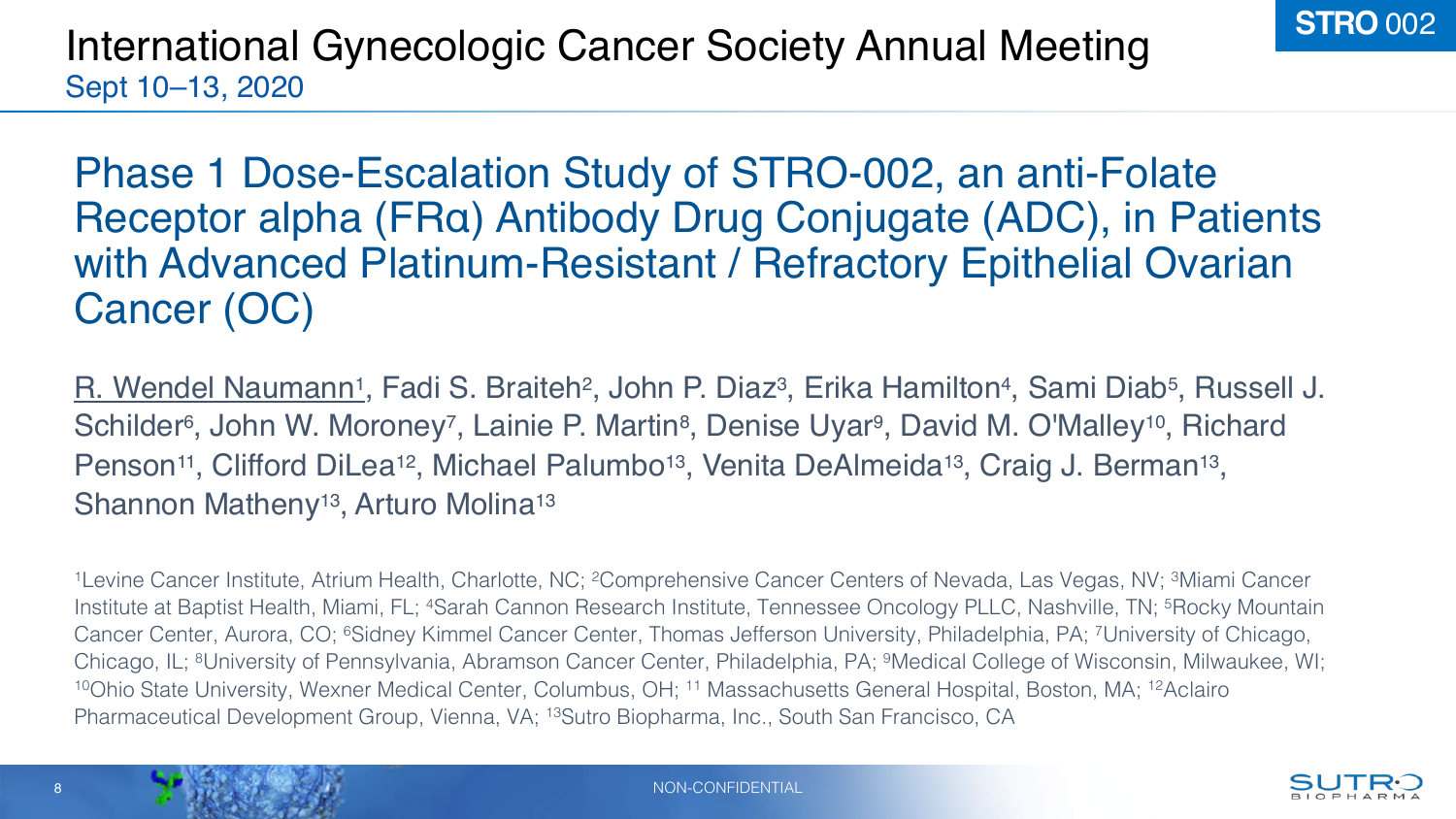### Phase 1 Clinical Trial Design Fast Track FDA Registration Pathway Possible Based on Recent Precedents



\* Excludes initial dose levels of 0.5-1.8mg/kg

#### NON-CONFIDENTIAL



**STRO** 002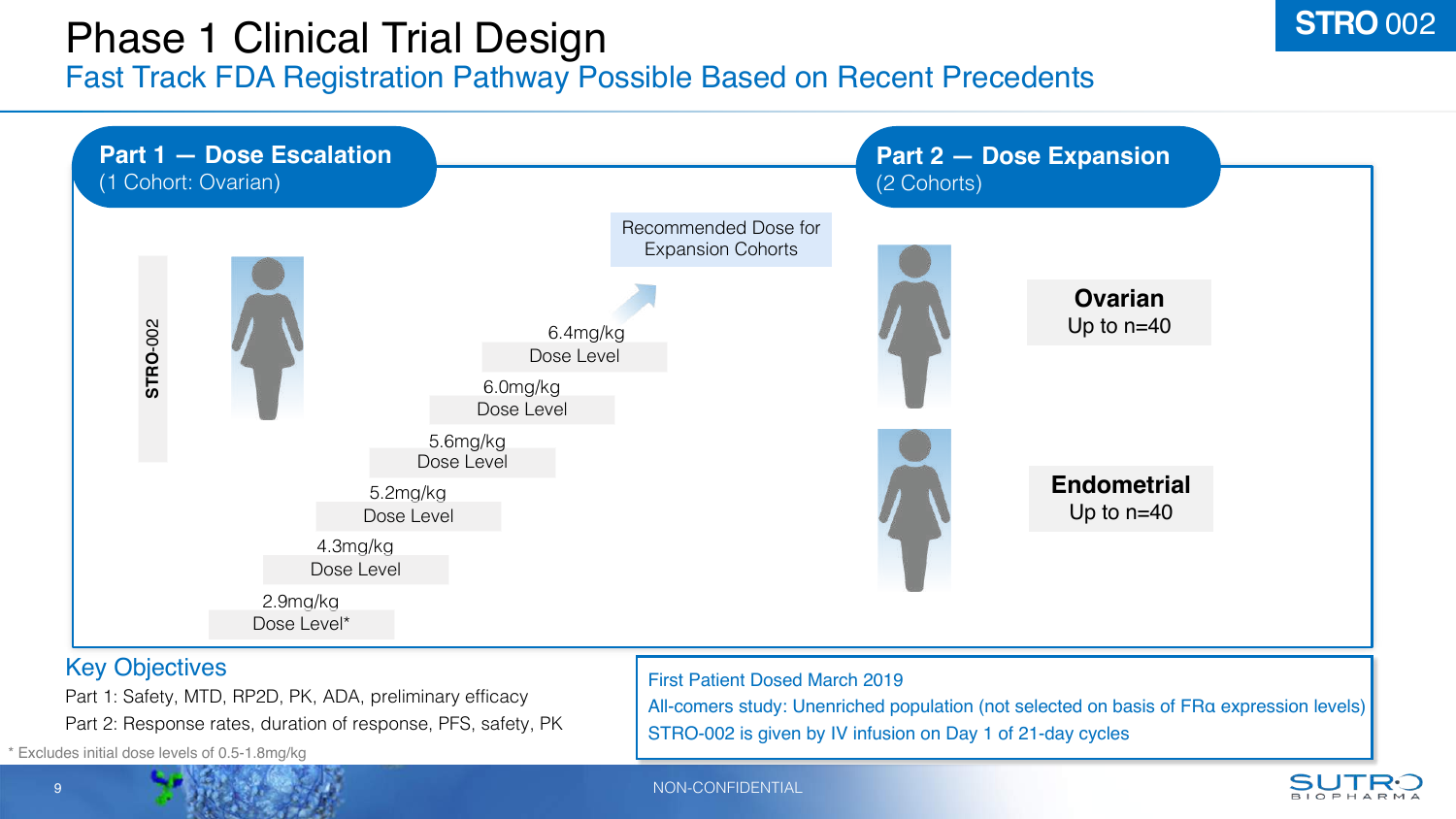#### Heavily Pretreated Ovarian Cancer Patients: Demographics/Dose Levels Data as of August 31, 2020

| <b>Characteristic</b>                 | Total N = $39$ (%)   |  |  |
|---------------------------------------|----------------------|--|--|
| Age, median (range), years            | 61 (48-79)           |  |  |
| Tumor type                            |                      |  |  |
| <b>EOC</b>                            | 30(77)               |  |  |
| Fallopian tube                        | 7(18)                |  |  |
| Primary peritoneal                    | 2(5)                 |  |  |
| <b>ECOG PS</b>                        |                      |  |  |
| 0                                     | 23 (59)              |  |  |
| 1                                     | 16 (41)              |  |  |
|                                       |                      |  |  |
| Median time from diagnosis (range)    | 3.9 years (0.6-17.1) |  |  |
| Median lines of prior therapy (range) | $5(2-10)$            |  |  |
| Platinum                              | 39 (100)             |  |  |
| $\geq$ 3 prior platinum regimens      | 14 (36)              |  |  |
| Taxanes                               | 38 (97)              |  |  |
| Bevacizumab                           | 31(79)               |  |  |
| <b>PARP</b> inhibitors                | 23 (59)              |  |  |
| <b>Checkpoint inhibitors</b>          | 8(21)                |  |  |

| <b>Characteristic</b>           | Total $N = 39$ (%) |  |  |  |
|---------------------------------|--------------------|--|--|--|
| Dose Level of STRO-002          |                    |  |  |  |
| 0.5 mg/kg, 1.0 mg/kg, 1.8 mg/kg | 5(13)              |  |  |  |
| $2.9$ mg/kg                     | 3(8)               |  |  |  |
| 4.3 mg/kg                       | 5(13)              |  |  |  |
| 5.2 mg/kg                       | 12(31)             |  |  |  |
| 5.6 mg/kg                       | 3(8)               |  |  |  |
| 6.0 mg/kg                       | 10(26)             |  |  |  |
| 6.4 mg/kg                       | 1(3)               |  |  |  |



**STRO** 002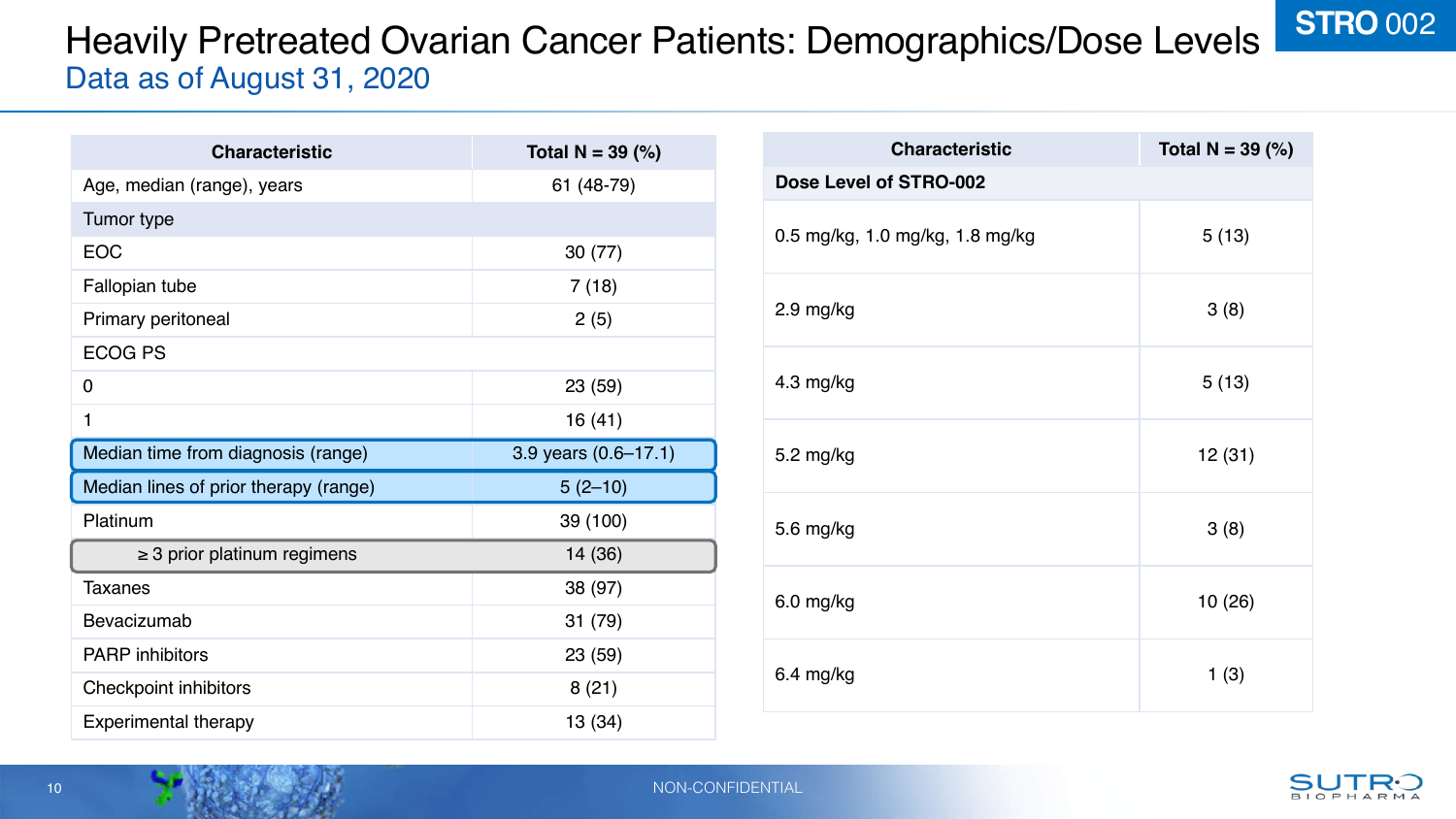#### Generally Well Tolerated Without Ocular DLTs or SAEs Treatment Emergent AEs in  $\geq$  25% of Patients (without causality attribution)

#### The emerging STRO-002 safety profile includes **mostly mild adverse events - 87% of all AEs reported are grade 1 or 2**

| <b>Treatment Emergent Adverse Events (TEAE)</b> |         |         |         |          |              |  |
|-------------------------------------------------|---------|---------|---------|----------|--------------|--|
| <b>TEAE &gt;20%</b>                             | Grade 1 | Grade 2 | Grade 3 | Grade 4* | $N = 39$ (%) |  |
| Fatigue                                         | 7(18)   | 16(41)  | 4(10)   |          | 27(69)       |  |
| Nausea                                          | 15(38)  | 9(23)   |         |          | 24 (62)      |  |
| Neutropenia/ Neutrophil count decreased         |         | 2(5)    | 10(26)  | 12(31)   | 24(62)       |  |
| Constipation                                    | 12(31)  | 9(23)   |         |          | 21(54)       |  |
| Decreased appetite                              | 11(28)  | 9(23)   |         |          | 20(51)       |  |
| Arthralgia                                      | 6(15)   | 7(18)   | 5(13)   |          | 18 (46)      |  |
| Abdominal pain                                  | 6(15)   | 4(10)   | 3(8)    |          | 13(33)       |  |
| AST increased                                   | 10(28)  | 2(3)    | 1(3)    |          | 13(33)       |  |
| Diarrhea                                        | 8(21)   | 3(8)    | 1(3)    |          | 12(31)       |  |
| <b>Dizziness</b>                                | 9(23)   | 3(8)    |         |          | 12(31)       |  |
| Peripheral neuropathy                           | 2(5)    | 7(18)   | 2(5)    |          | 11(28)       |  |
| Vomiting                                        | 7(18)   | 4(10)   |         |          | 11(28)       |  |
| Headache                                        | 7(18)   | 3(8)    |         |          | 10(26)       |  |

2 DLTs have been reported: neuropathy (6.0 mg/kg); bone pain (6.4 mg/kg)

\*Only other Grade 4 events reported include WBC decrease (N=1), febrile neutropenia (N=1), and GI hemorrhage (N=1)

2 Grade 5 events have been observed, both reported as unrelated to study drug: Death NOS (not otherwise specified); Patient above with Grade 4 GI hemorrhage and progressive disease developed Grade 5 Acute GI bleed

Data as of August 31, 2020

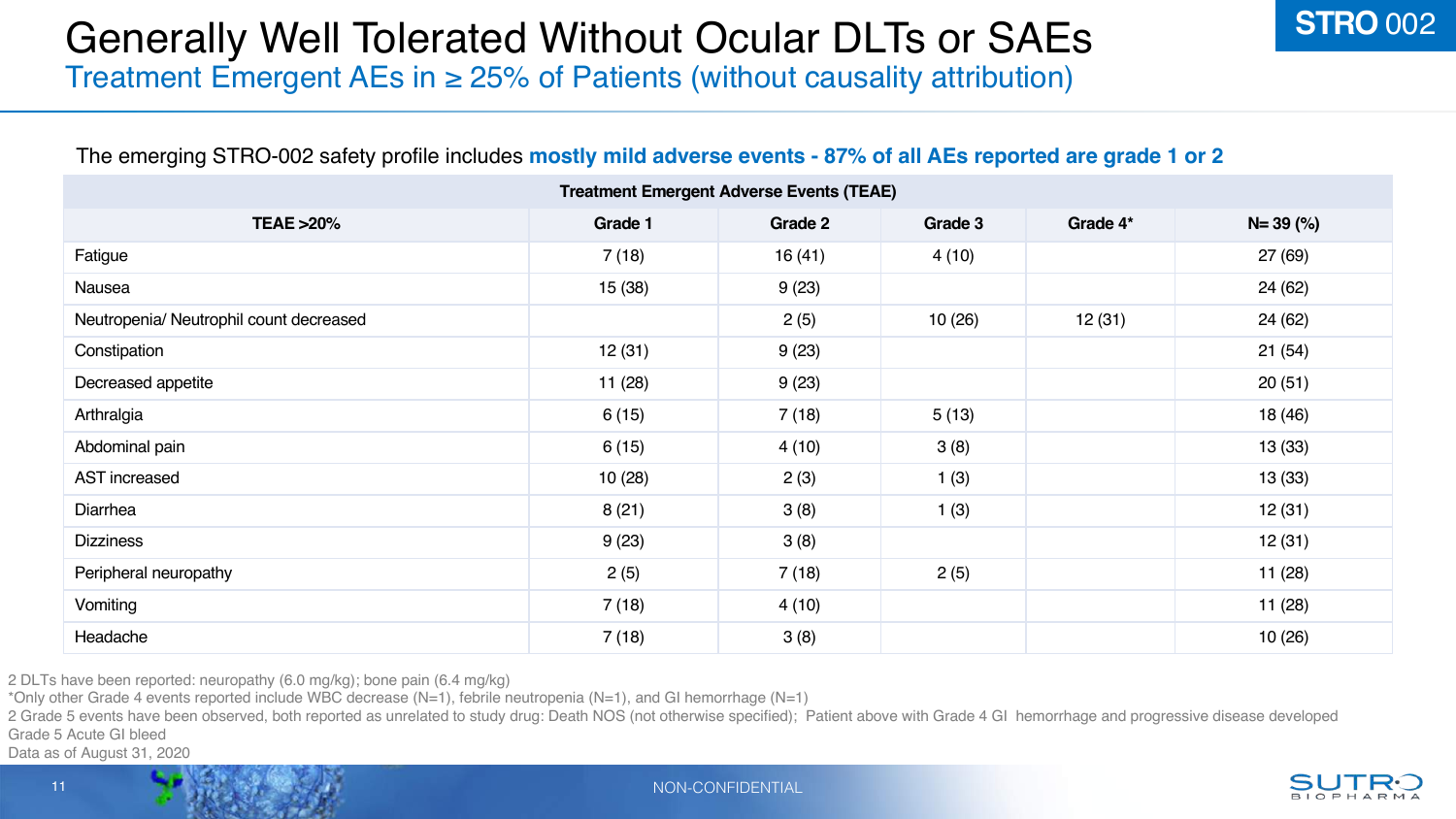## Robust Anti-Tumor Activity in Heavily Pre-Treated, Unselected Patients



**Patients** 

4 pts off study before post baseline scan 1 pt ongoing, not yet at first post baseline scan Data as of August 31, 2020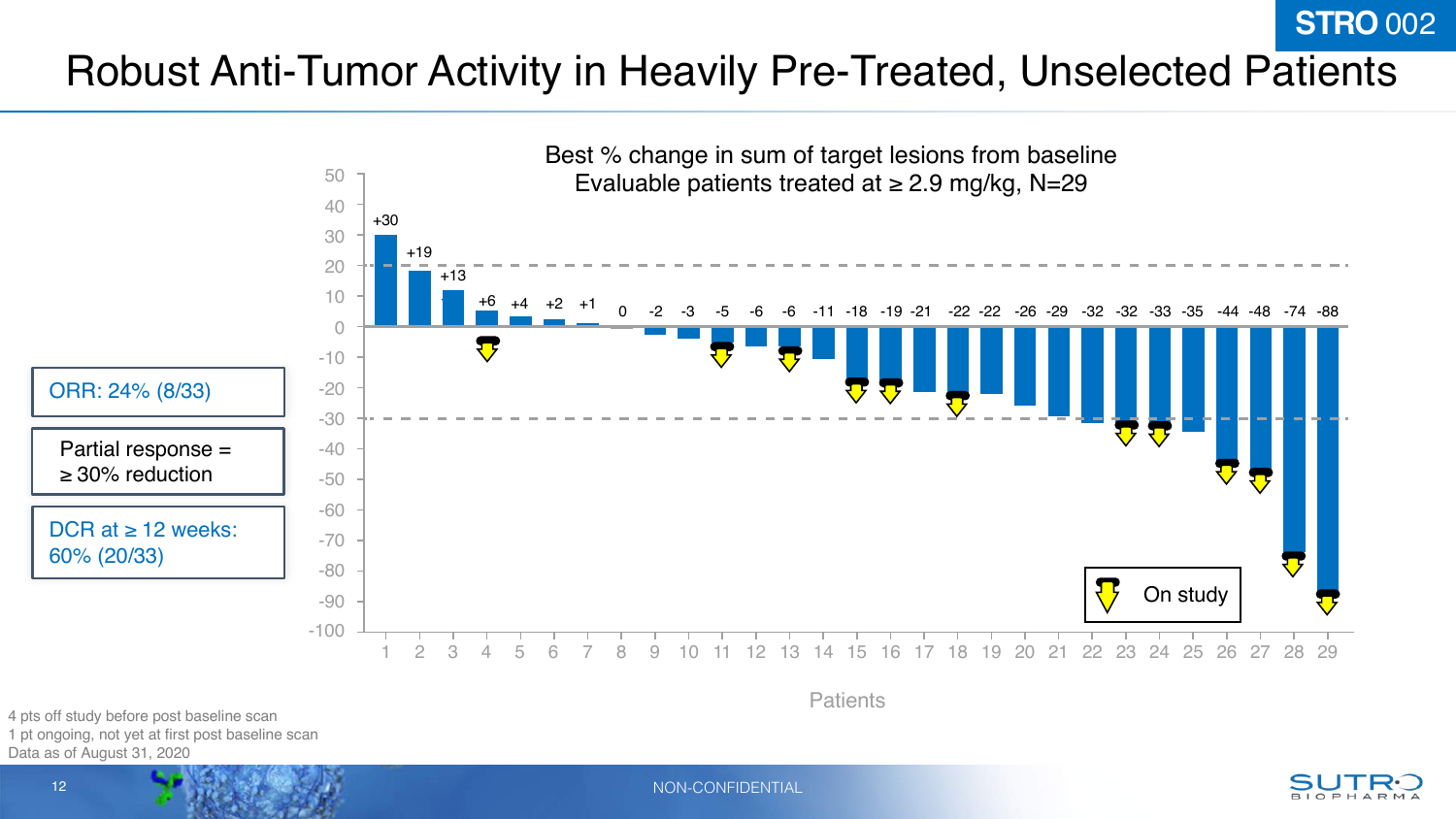# Partial Response Achieved in 24% of Unenriched, Heavily Pre-Treated Ovarian Cancer Patients



Duration calculated as time from first dose to last dose given (on study) or date of PD (off study).



**STRO** 002

NON-CONFIDENTIAL

13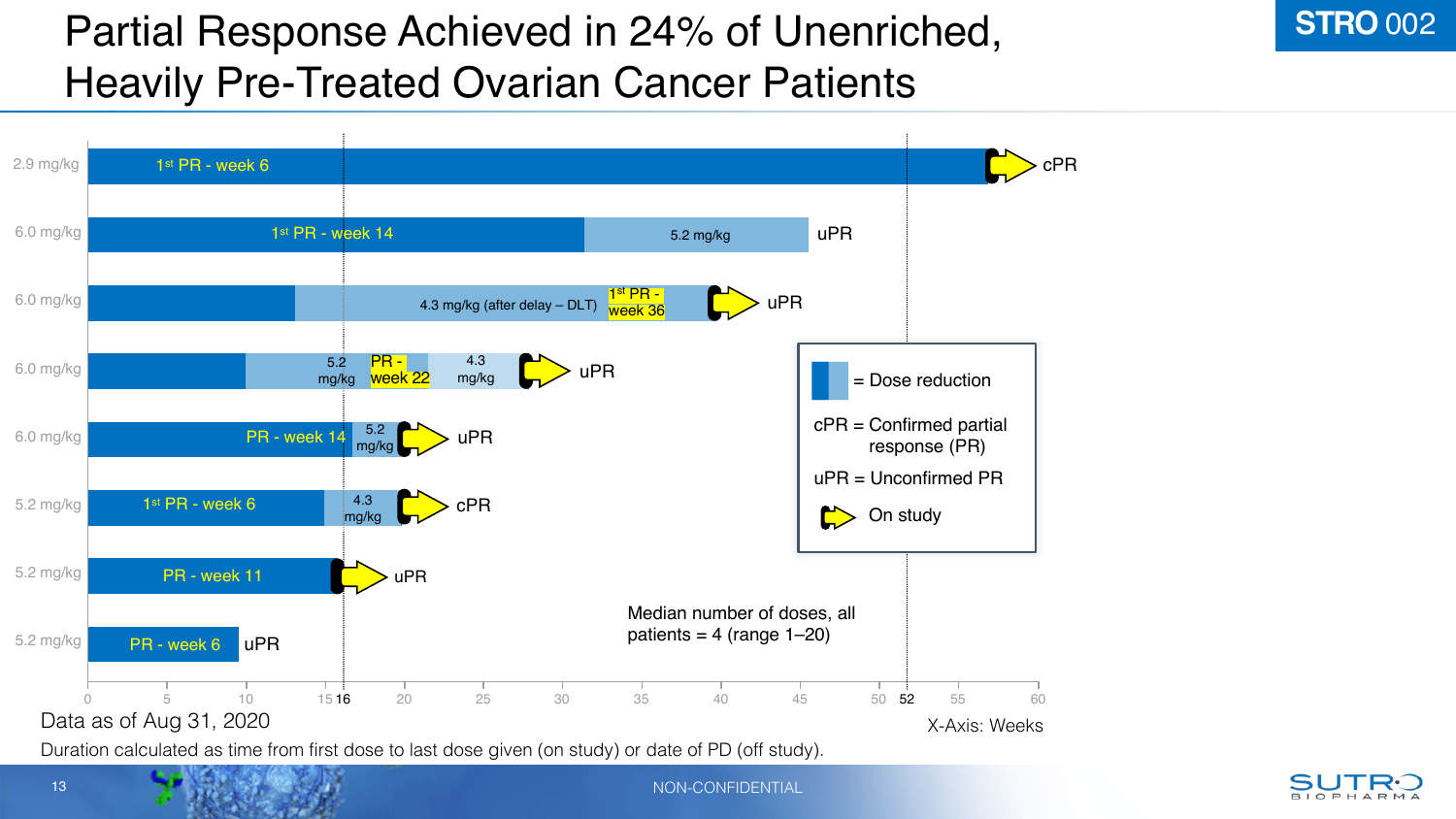

#### Partial Response with 74% Tumor Reduction Patient Continues on Treatment





57-year-old woman with platinum resistant ovarian cancer progressing after 4 prior regimens received STRO-002 at 5.2 mg/kg and remains on study treatment

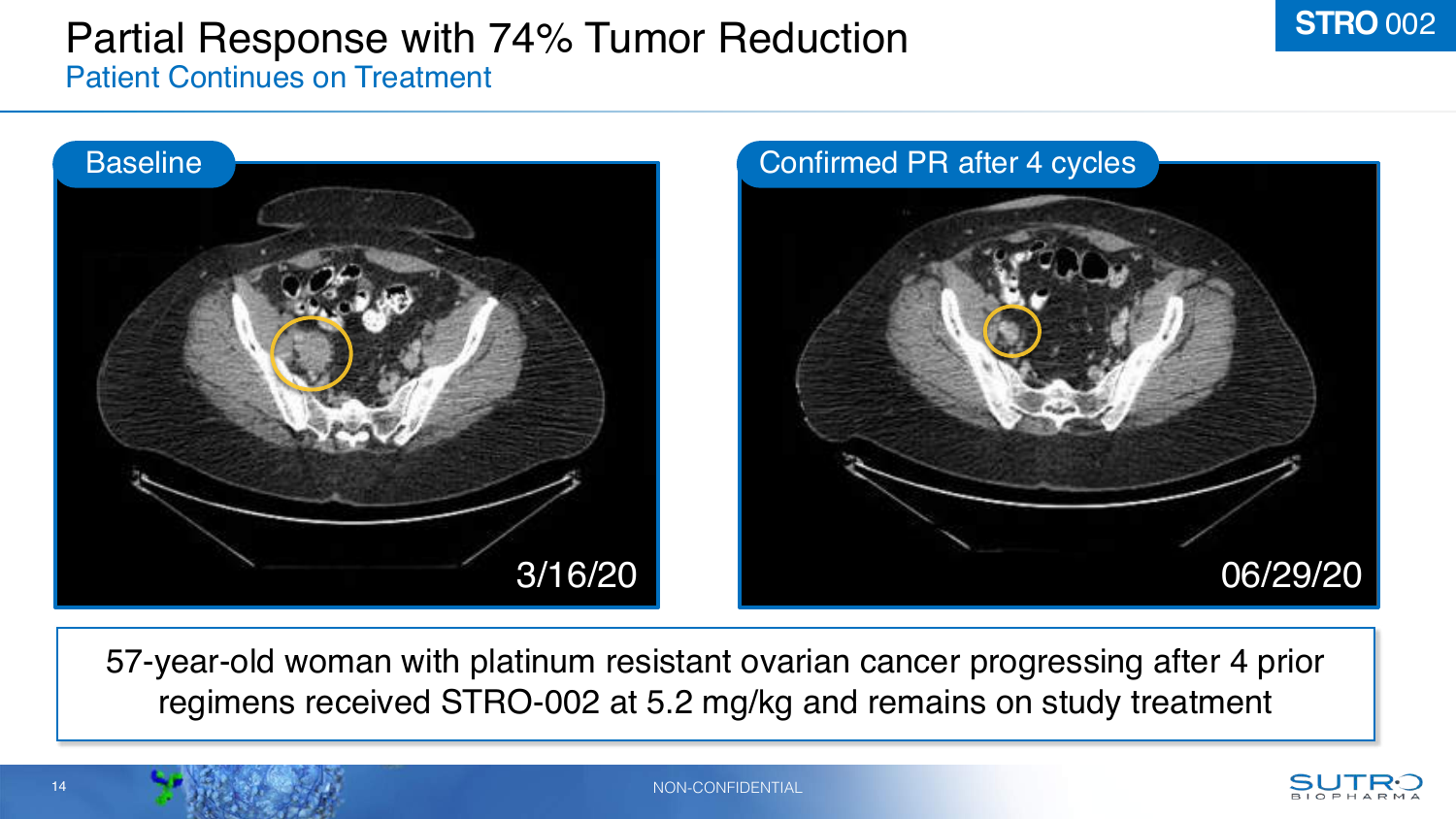# Long Duration on Study and Disease Control Observed in Unenriched, Heavily Pre-Treated Ovarian Cancer Patients





**STRO** 002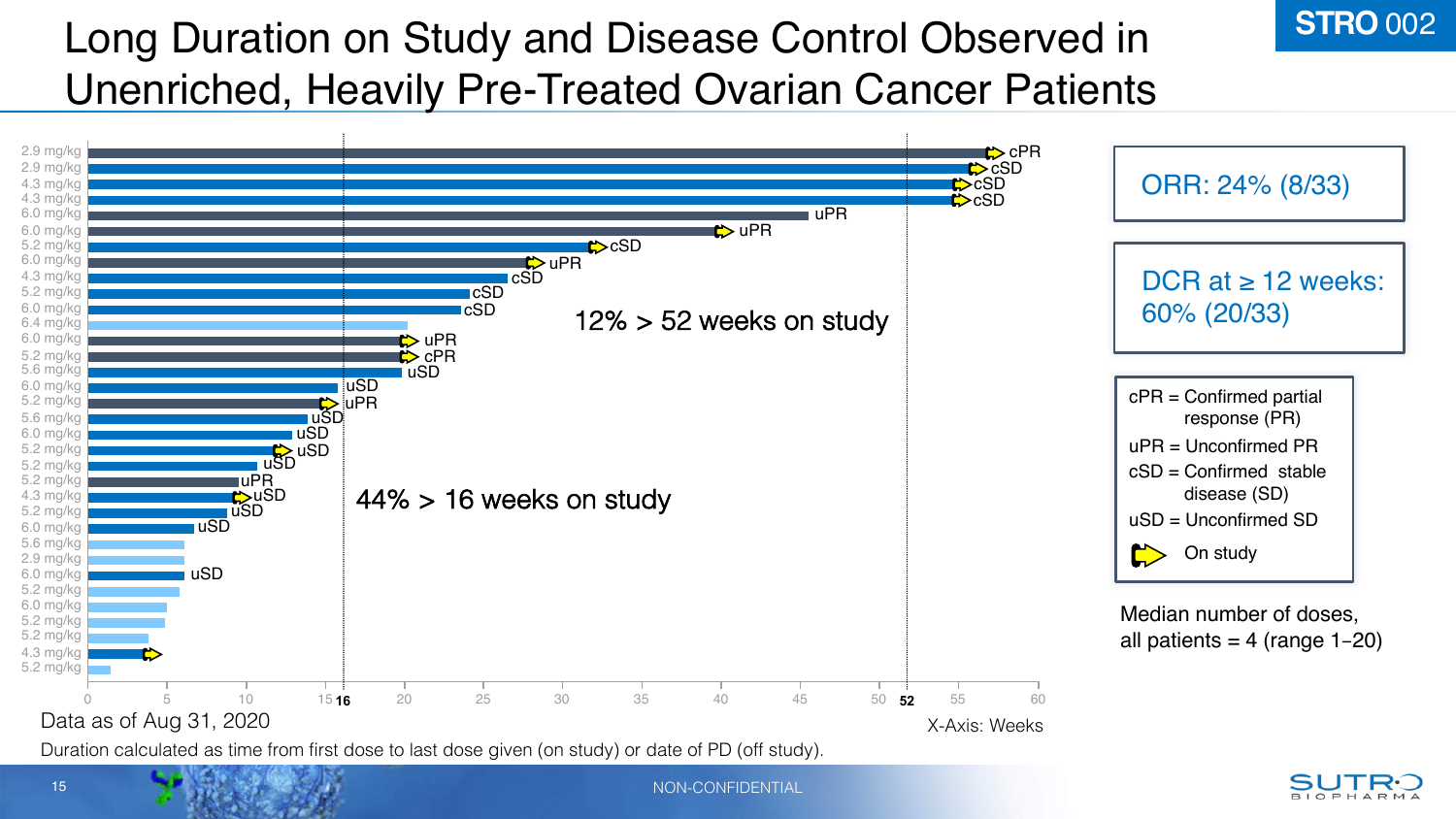## High Rates of CA-125 Responses are Associated with **STRO 002** Anti-Tumor Activity



**72% (18/25) of patients with elevated CA-125 levels at baseline had ≥ 50% reduction in CA-125 in at least 1 post-treatment timepoint** 

- 10/25 (40%) have confirmed CA-125 reductions  $\geq 50\%$  that is maintained and confirmed 28 days later
- 9 pts not evaluable for CA-125 response per GCIG criteria\*

**CA-125 decreases ≥ 50% from baseline are associated with tumor control with RECIST responses and stable disease** 

\*Gynecologic Cancer InterGroup (GCIG) criteria requires an elevated baseline CA-125 level of at least twice the upper limit of normal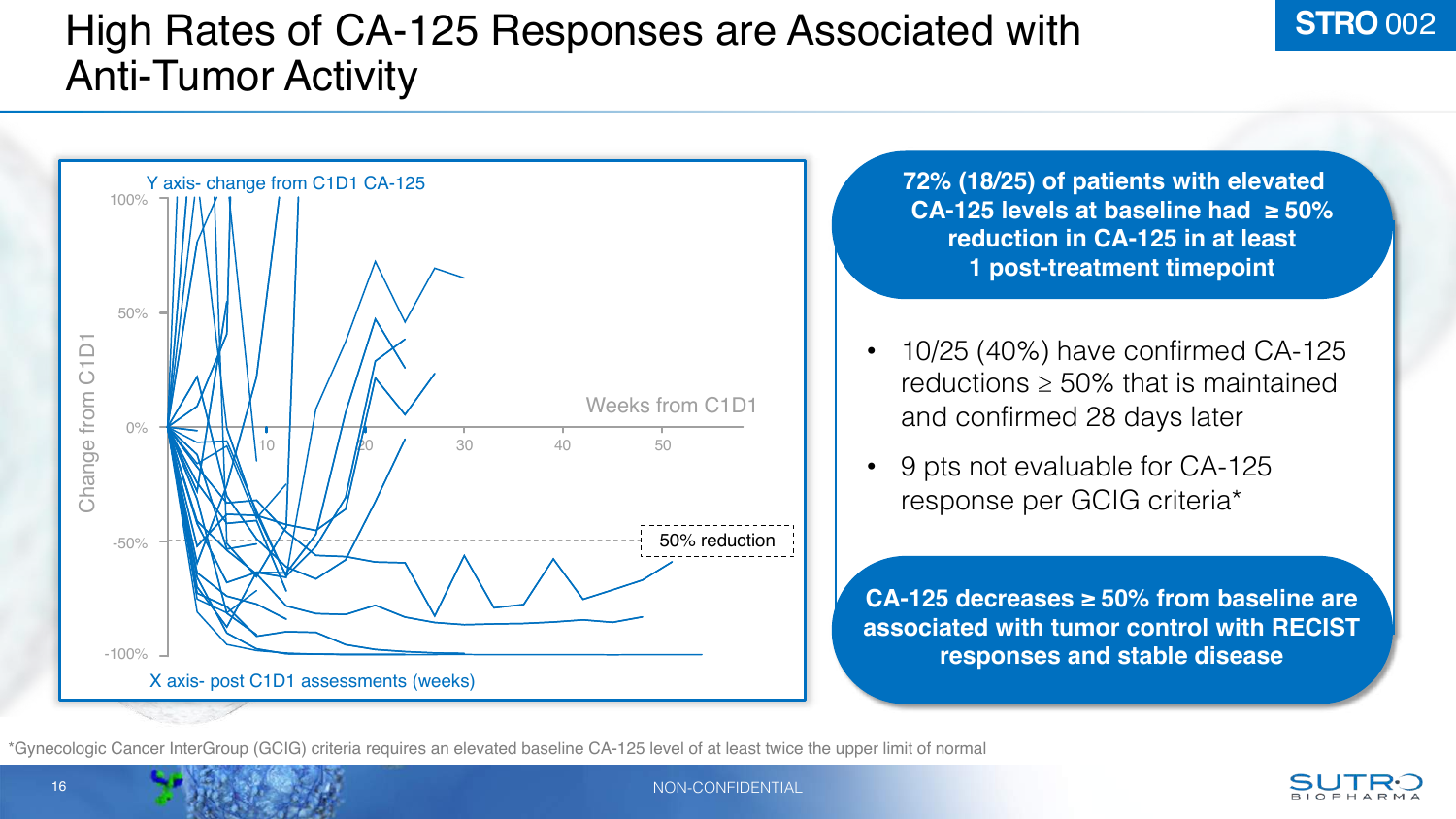## Promising Efficacy in a Heavily Pre-treated, Resistant/Refractory Unenriched Patient Population

Improved efficacy outcomes (increased ORR and DCR) observed as data matures with longer follow-up

- Overall response rate is 24% (8/33)
- High DCR of 60% at  $\geq$  12 weeks and 44% at  $\geq$  16 weeks
- Population not enriched for high FRα expression
- 38% (13/34) of patients still on study with potential to further improve efficacy outcomes

Heterogeneity of tumor regression and response, with some delayed partial responses observed after initial and variable period of stable disease

High rate of CA-125 responses ( $\geq$  50%) are associated with anti-tumor activity



**STRO** 002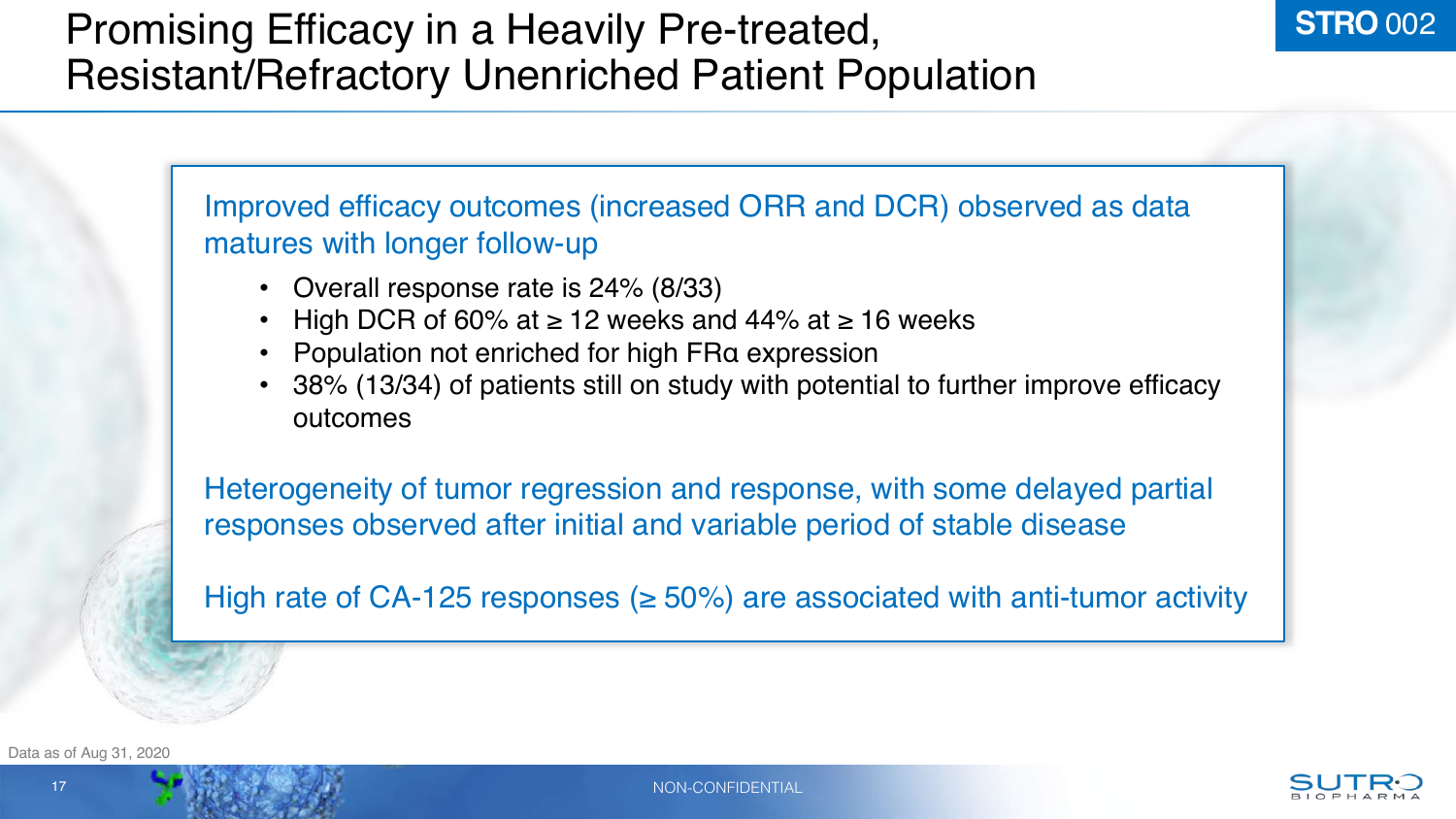## STRO-002 is Generally Well Tolerated

### **Safety Profile Is Encouraging**

- 87% of AEs were Grade 1–2
- No need for prophylactic corticosteroid eyedrops
- Neutropenia readily reverses within 1 week, without the need for G-CSF
- Peripheral neuropathy/arthralgia can be managed with dose reduction/delay without evidence of compromised efficacy

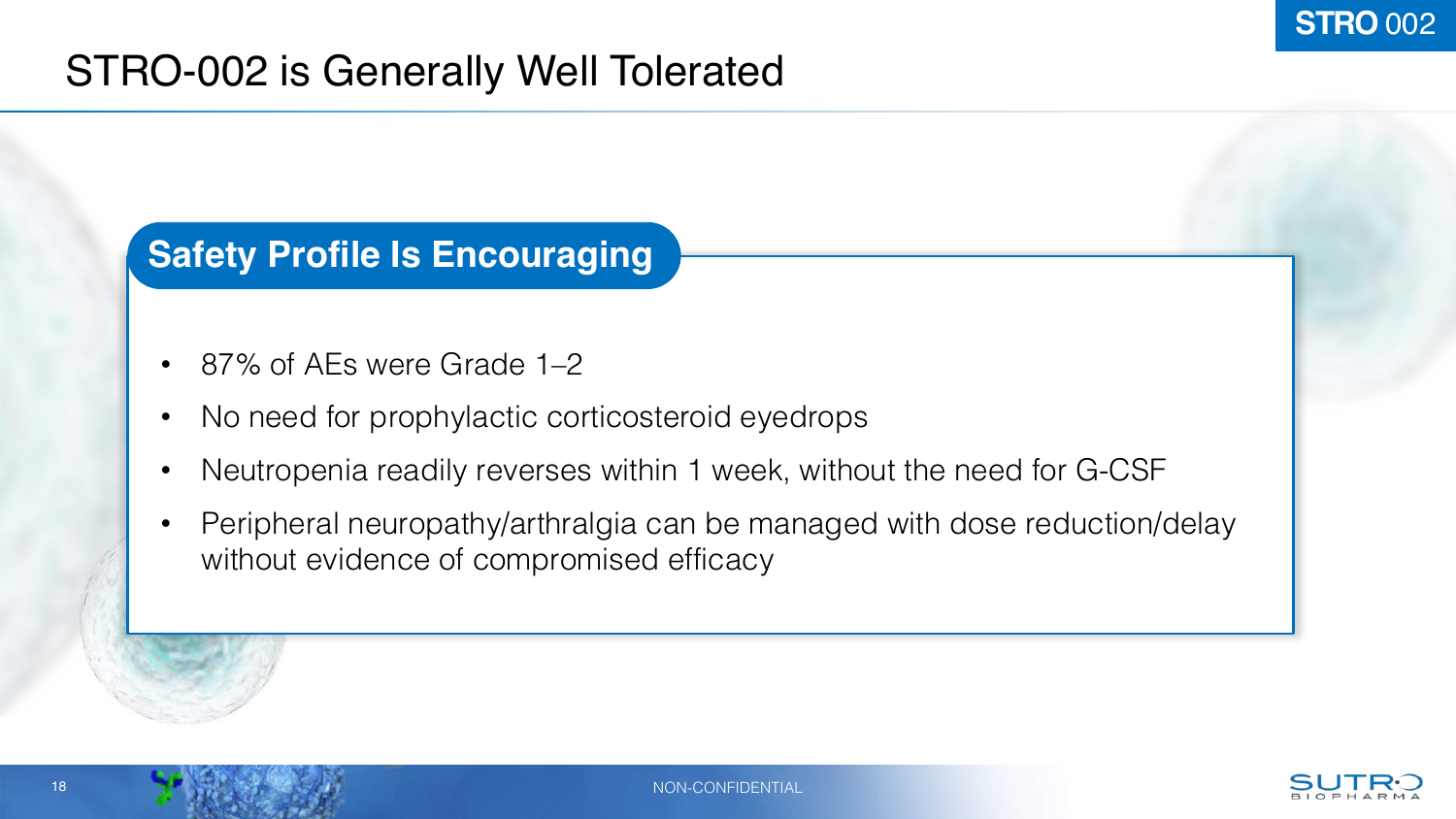Our gratitude to the women who chose to participate in this study and their families

Thank you to the STRO-002-GM1 investigators and study staff for their diligence in caring for these patients

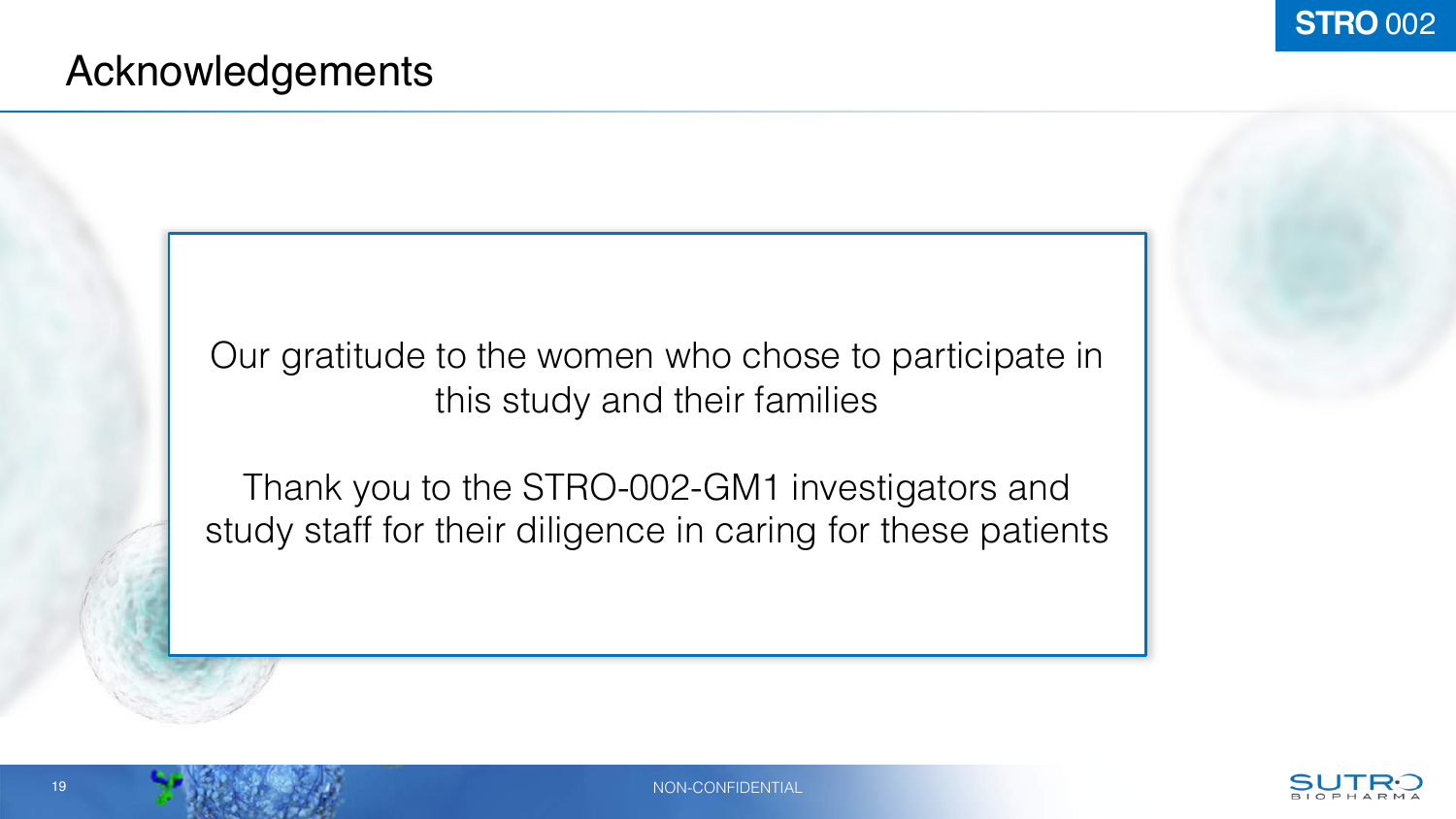## Improved Efficacy Outcomes (Increased ORR and DCR) Observed as Data Matures with Longer Follow-Up

| <b>STRO-002 Clinical Data Readout</b> |                                      |                                   |                                                 |  |
|---------------------------------------|--------------------------------------|-----------------------------------|-------------------------------------------------|--|
|                                       |                                      | April 20th, 2020 Interim Analysis | August 31 <sup>st</sup> , 2020 Interim Analysis |  |
| $N \geq 2.9$ mg/kg <sup>*</sup>       |                                      | 25 (20 evaluable)                 | 34 (33 evaluable)                               |  |
| <b>Median Age</b>                     |                                      | $61(47-76)$                       | $61(48 - 79)$                                   |  |
| <b>Median Prior Lines</b>             |                                      | $5(2-10)$                         | $5(2-10)$                                       |  |
|                                       |                                      |                                   |                                                 |  |
|                                       | Responses                            | 1 PR                              | 8 PRs                                           |  |
| <b>RECIST</b>                         | <b>ORR</b>                           | 5% (1/20) of evaluable pts        | 24% (8/33) of evaluable pts                     |  |
|                                       | DCR $@>12$ Wks                       | 40% (8/20) of evaluable pts       | 60% (20/33) of evaluable pts                    |  |
|                                       |                                      |                                   |                                                 |  |
| Dur.on<br>Study                       | Pts on Study @ 16 Wks                | $32\% (8/25)$                     | 44% (15/34)                                     |  |
|                                       | Pts on Study @ 52 Wks                | n/a                               | $12\%$ (4/34)                                   |  |
|                                       |                                      |                                   |                                                 |  |
| CA-125                                | Reduction in level of<br>$\geq 50\%$ | 57% (12/21)                       | 72% (18/25)                                     |  |

\***38% (13/34) of patients still on study** with potential to further improve efficacy outcomes

**STRO** 002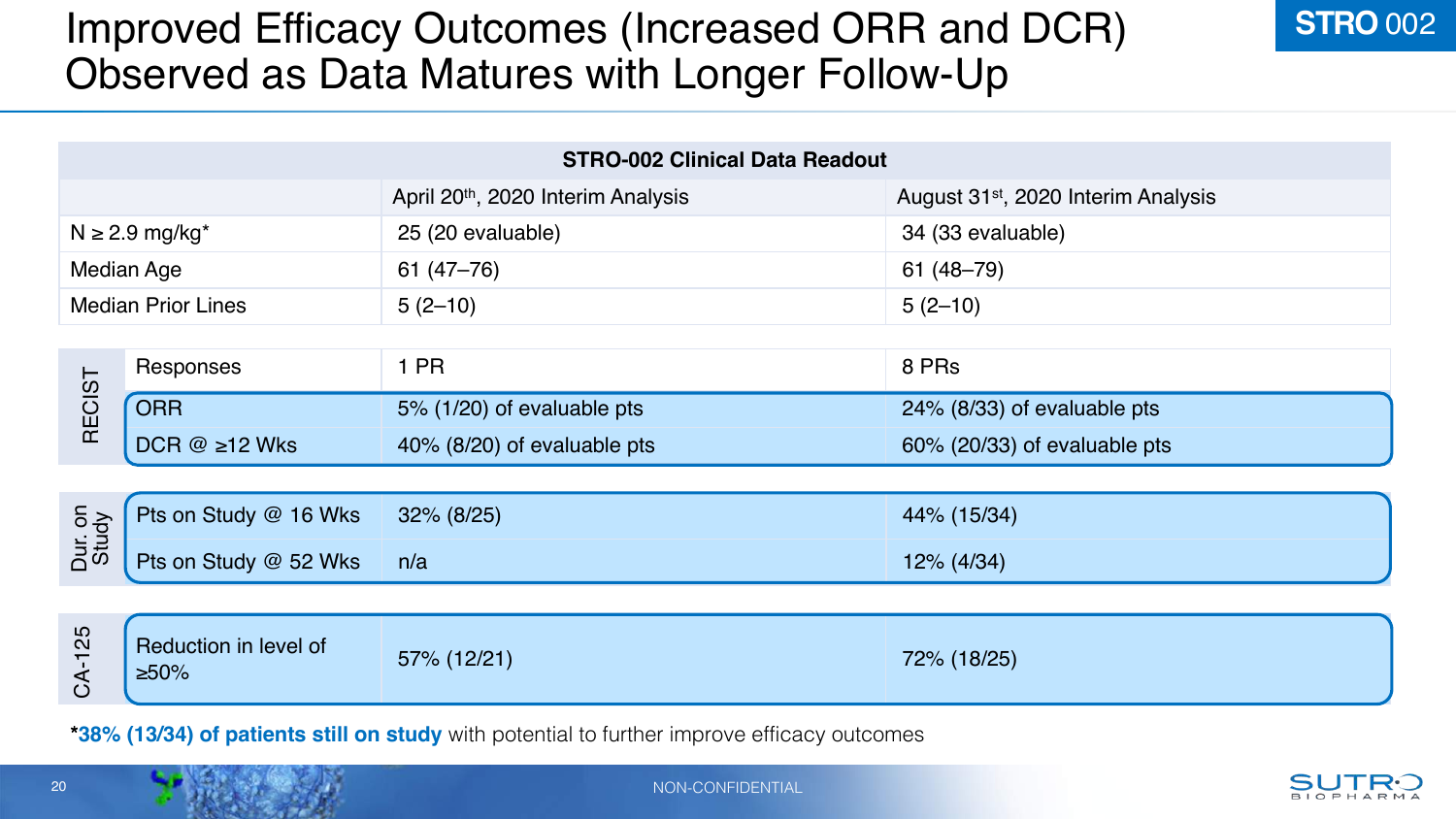## Summary and Next Steps in Clinical Development

- STRO-002 is clinically efficacious at multiple doses
	- Durable disease control lasting > than 1 year observed at 2.9 and 4.3 mg/kg
	- Patients dosed at ≥ 6.0 mg/kg required dose reductions to 5.2 or 4.3 mg/kg
	- Dose reductions/delays were not associated with loss of anti-tumor activity
- Further dose optimization will be explored during dose expansion
	- Anticipate RP2D will be in  $4.3 5.2$  mg/kg range
- Expansion cohort will seek to enroll less heavily pre-treated patients
	- Monotherapy expansion cohort in ovarian cancer planned for 4Q20